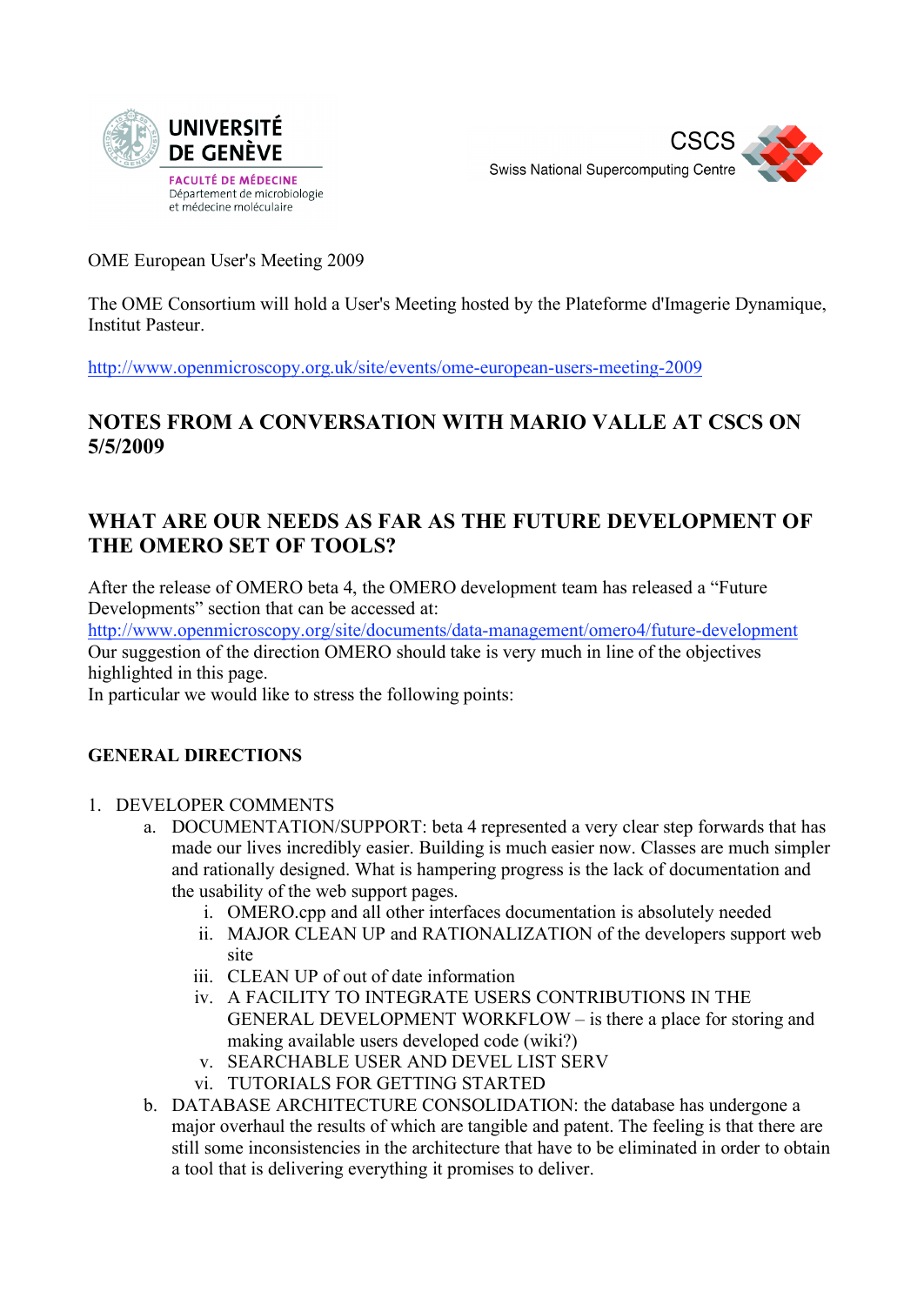- i. THE NEW API CLASSES ARE USEFUL BUT MAYBE SOME FINE TUNING NEEDED
- 2. END USER COMMENTS (get from email to OME-user's listserv)
	- a. Rendering engine has to be made faster for full usability
	- b. Metadata has to be made more editable for full usability
	- c. Rendering settings have to be applicable in batch and possibly imposed upon import
	- d. ROI tools have to be brought up to industry standard
- 3. DB ADMIN COMMENTS
	- a. Image repository vs off line back up and storage
	- b. Data integrity and recovery

## **SUPPORT FOR DEVELOPMENT OF WORKFLOWS FOR BIO-IMAGE INFORMATICS**

"With the major effort to extend our metadata support (Beta4) behind us, it's time to review the support that OMERO has for analysis, what's needed, and what would be most advantageous for the community."

Using this statement from the OMERO developers as a guide for us the central issue is the following: What part of OME-server is still alive and well in OMERO? What part if any of the initial OME-server automatic image analysis workflow support is OMERO going to support?

In substance what part of the following diagram is going to be supported by OMERO vs OME?



This is a provocative question but it is central to the direction our project will take and to the centrality of OMERO in our future plans:

Is OMERO still the way to go for us? What does it deliver with respect to other software tools being developed such as the BISQUE database (http://bioimage.ucsb.edu/bisque/description ) or the original OME-server? This issue can be essentially divided in the following questions: